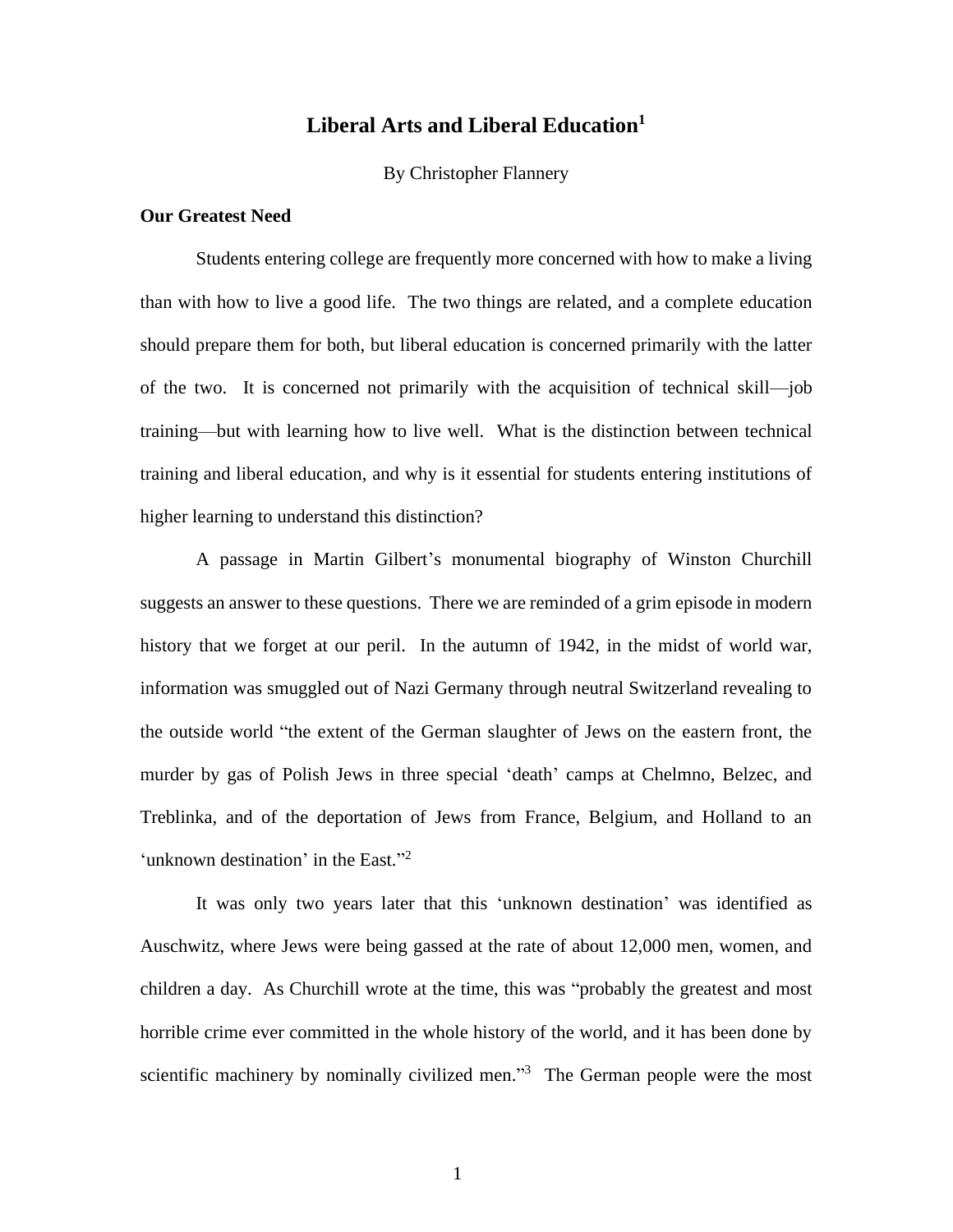technically advanced—one might say highly educated—people in the world at that time. Doctors, nurses, psychologists, educators, scientists, engineers, accountants, lawyers, and the whole array of other highly skilled and "nominally civilized" men and women, were devoting their considerable skills, acquired at great effort and expense, to the extermination of a people.

The twentieth century, the most technologically advanced century in history (until the twenty-first), with more technically skilled people per square mile than could once have been imagined, stands out as a century in which genocide was a term with which every grade school child must become familiar. As communism continues to take its uncertain and much awaited departure from the world, let us not forget the horrors of the Gulag Archipelago, the Bolshevik extermination of the Kulaks, the millions sacrificed to China's political experiments, and of course the "killing fields" in Cambodia—all in the name of scientific socialism and progress, but in fact amounting to a new phenomenon in the world: scientific savagery. More generally, if less dramatically: human beings throughout history have proven as apt to use their acquired skills to take advantage of one another as to confer benefits on one another.

What does this tell us about education and about the relation between liberal education on the one hand and the acquisition of technical skill—job training—on the other? It points to the heart of the matter.

Every art, or craft, or technical skill (what the ancient Greeks called "*techne*") may be used in the service of justice or injustice, good or evil. It may be used to dignify our humanity or to degrade it. As Socrates points out in Plato's *Republic*, the medical art, for example, is equally able to guard against disease and to produce it.<sup>4</sup> For this reason, the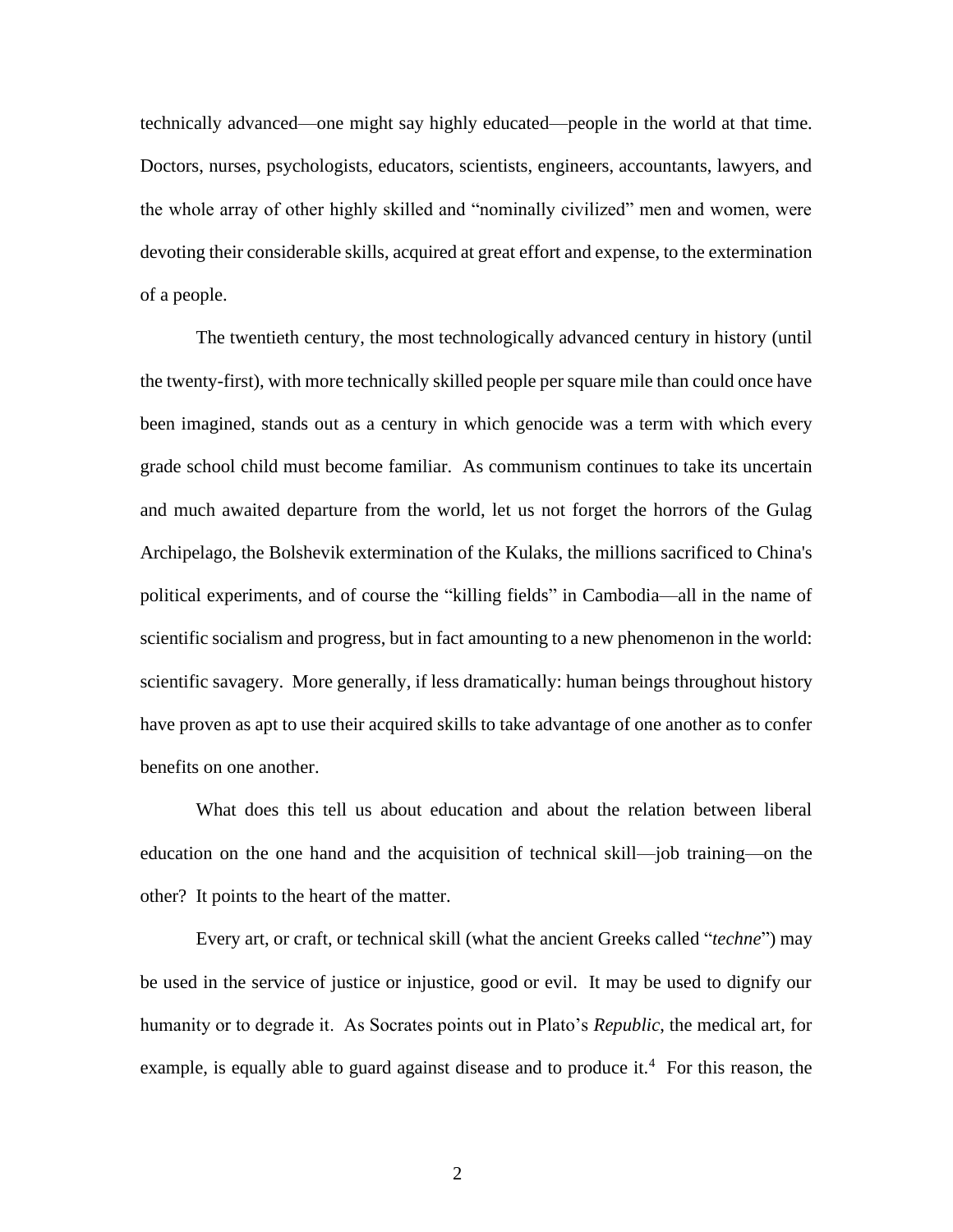urgent practical question arises: How do we learn to do what is good and avoid what is evil? And this question compels us to contemplate the theoretical question: What is good?

These, of course, were the kinds of questions posed by Socrates to the ancient Athenians, and for doing them this service, they gave him the hemlock. Nonetheless, in his death Socrates proved victorious over his judges, as he predicted he would. His life became the source of the idea of liberal education in the West. His questions became the central questions of the liberal arts curriculum as it developed through the Middle Ages and into the modern era. They were the human questions, and they animated the study of what came to be called the "humanities."

These questions reflect the ultimate human need—the need to know the source and reason of all goodness. Because of this elemental need, as Plato's Socrates would put it, every education is radically—decisively—deficient or incomplete to the extent that it is not informed or illuminated by "the greatest study," the study of that "for the sake of which" we do all that we do.<sup>5</sup> The "human questions" arise from human nature itself. "Man by nature desires to know," as Aristotle wrote.<sup>6</sup> And what man by nature ultimately most needs to know is the final end, or highest good, or that for the sake of which all things exist.<sup>7</sup> The Christian heirs to the classical tradition gave their own distinctive expression to the ultimate human need toward which all profitable human inquiry is directed: It is the need to know God.<sup>8</sup>

The consequence of forgetting this need and the world of questions arising from it—of replacing these questions with the acquisition of technical competence or job training—is brutally clear. It is to risk producing computer programmers, scientists, business managers, doctors, and lawyers, who are at best technocratic barbarians. It is to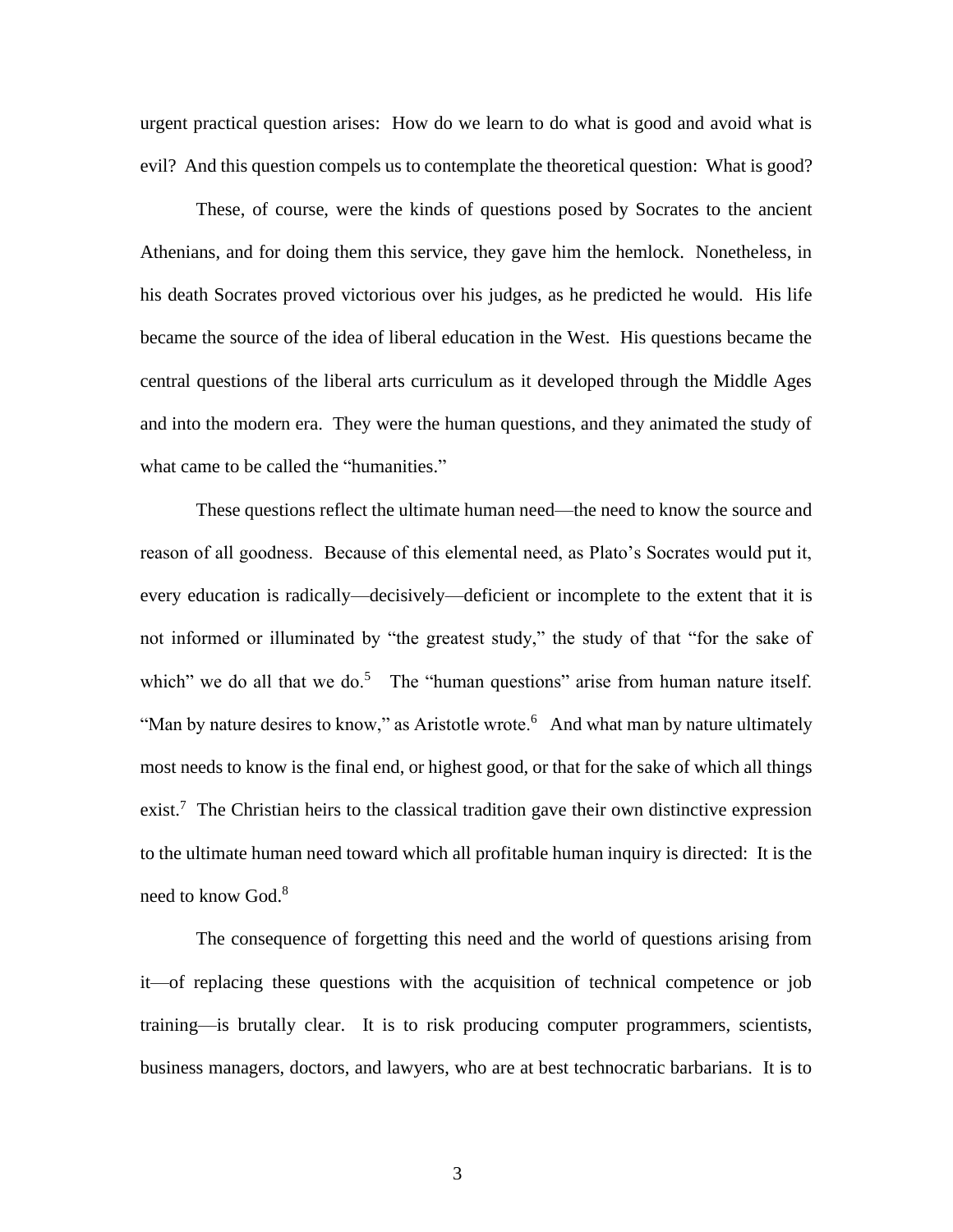place in the hands of succeeding generations ever greater power over their world and their fellow human beings, and to fail to teach them the ends to which this awesome power is to be used.

However much America—and the world—needs technically skilled workers and professionals, there can be no doubt of the critically greater need for liberally educated citizens and human beings, who can distinguish good from evil, justice from injustice, what is noble and beautiful from what is base and degrading.

## **The Living Tradition**

Liberal education is commonly associated with education in the liberal arts. What are the liberal arts, and what is the relation of the liberal arts disciplines to one another, to education as a whole, and to higher education in particular?

These basic if not simple questions are, in effect, already answered by every institution of higher learning that includes among its avowed purposes education in the liberal arts, or liberal education. That these questions have been answered, however—in mission statements, institutional structures, and curricula—does not necessarily mean that they are being asked. Colleges and universities like other institutions perpetuate themselves in part by taking certain things for granted. Among the things necessarily taken for granted are sometimes the most important things, including the central purposes of the institution itself. At the most established institutions, these purposes are most deeply imbedded in tradition.

A tradition is something that is in a sense taken for granted; it goes without question. It would seem to be, in this respect, at institutions where they have been answered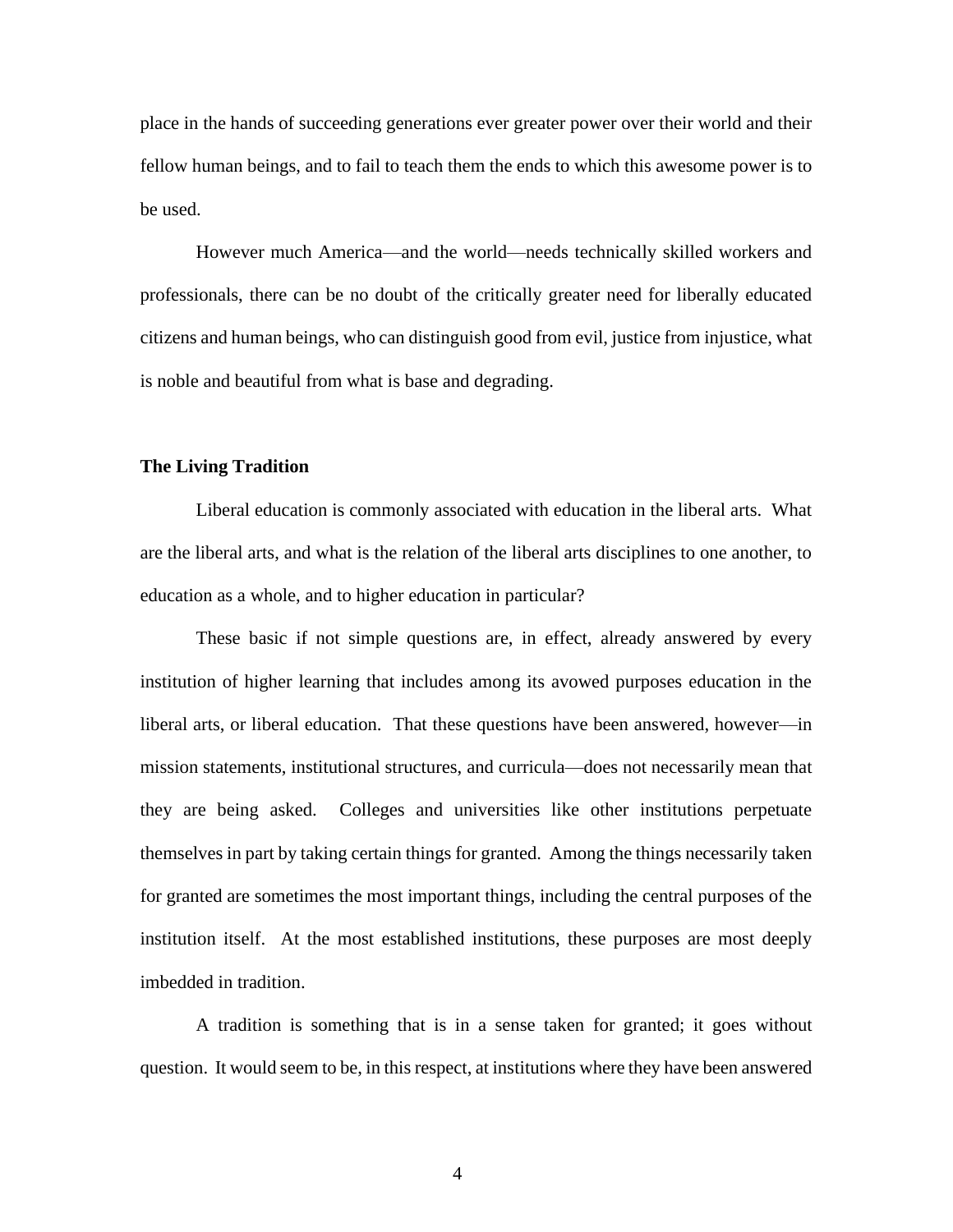by the strongest traditions that our questions most need to be asked. They need to be asked by those specific men and women who are responsible for understanding and carrying forward the traditions, the avowed educational purposes, of the institutions. It is the active understanding in the minds of presidents and provosts, deans and faculty, that breathes life into these formal purposes; and it is in the learning that takes place between teachers and students that these purposes are fulfilled, these traditions become living traditions, and the questions posed here receive their most important answers.

Our contemporary understandings have arisen in self-conscious response to a particular twenty-five-hundred-year tradition or history of the liberal arts. It is, therefore, from the standpoint of the thinking of the preceding two and a half millennia that reflection on the meaning of the liberal arts may naturally begin. But, the liberal arts, though they have a history, are not reducible to that history. While it is possible to speak of a tradition of the liberal arts, it is necessary to observe that this is a tradition rooted in the questioning of the most familiar and authoritative traditions. One might say that in the world of the liberal arts all roads lead to a Socratic question—not just to the historical record of the question but to the living question in a living mind.

### **Pillars of Wisdom**

What, then, speaking historically, is the tradition of the liberal arts?

As we have said, the tradition has its origin in the classical thought of ancient Greece. It originates in response to the most needful questions, arising from human nature, and posed by incipient philosophy—What is being? What is wisdom? What is virtue? What is good?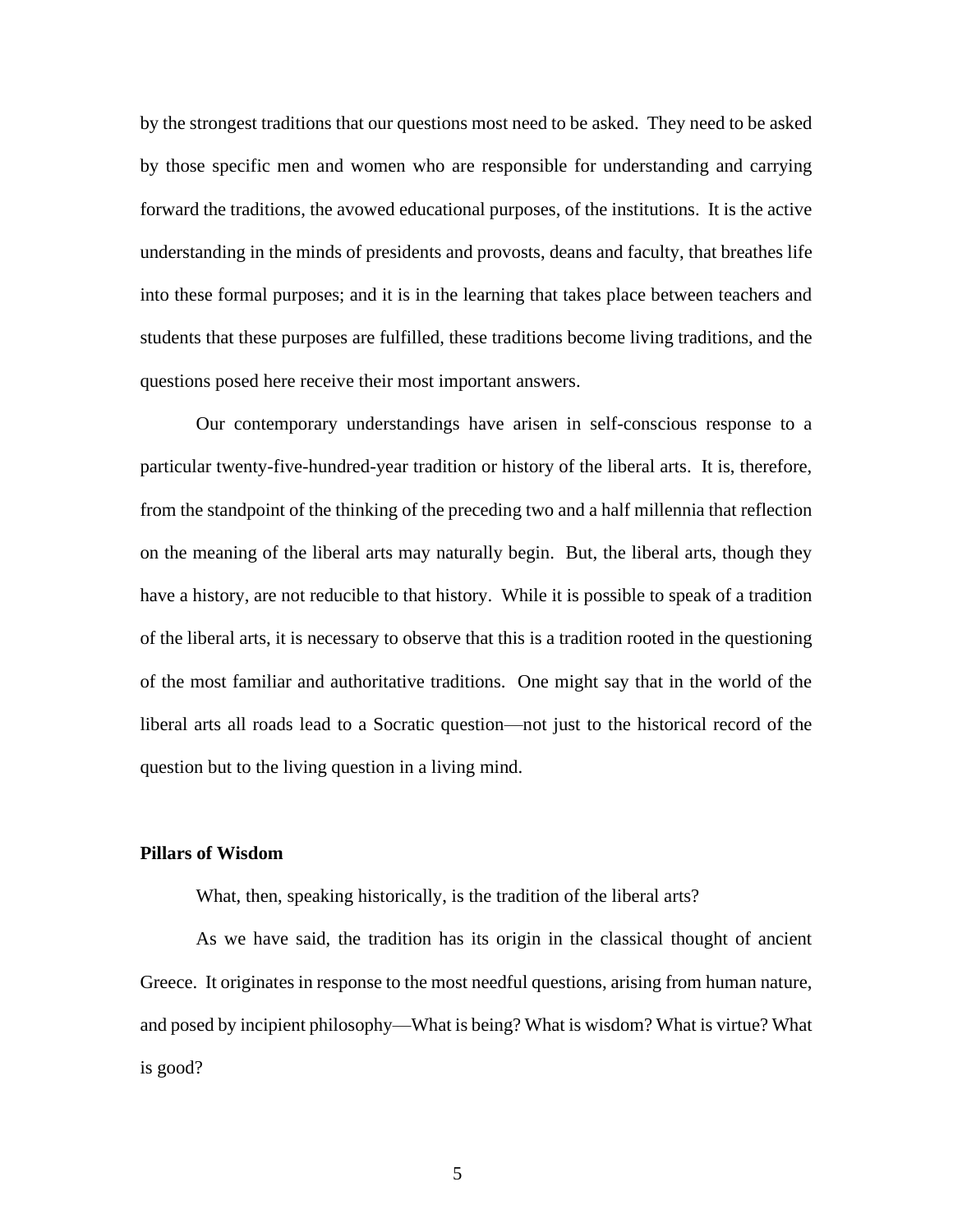An unprecedented search for truth accessible to reason about the whole world led necessarily to the search for truth about the place of humanity within this world.<sup>9</sup> This revolutionary endeavor of the human mind—rightly associated above all with the names of Socrates, Plato, and Aristotle—gave rise to a structured and systematic body of reflection. After Greek philosophy had reached full flower in the fourth century B.C., scholars and teachers sought to establish a curriculum to prepare students for the higher and more difficult studies. Out of these efforts came what was called the *enkuklios paideia*, the learning circle, from which we get our word encyclopedia.<sup>10</sup>

A first century B.C. scholar and statesman named Marcus Terentius Varro codified this slowly developing curriculum into nine disciplines and introduced it to Rome. His work provided a model for Latin scholars ("encyclopedists") of the later Roman period; such famous names as St. Augustine, Boethius, and Cassiodorus refined and developed the tradition; and by the fifth to sixth century A.D. a canon of seven liberal arts (dropping Varro's architecture and medicine) had been established and incorporated into Christian education.

These seven arts were divided into the two familiar categories: the trivium, consisting of the verbal arts of logic, grammar, and rhetoric; and the quadrivium, consisting of the numerical arts of mathematics, geometry, music, and astronomy. These disciplines came to constitute the liberal arts, which "provided the basic content and form of intellectual life [in Europe] for several centuries." The liberal arts were, in effect, regarded as "the seven pillars of wisdom."<sup>11</sup>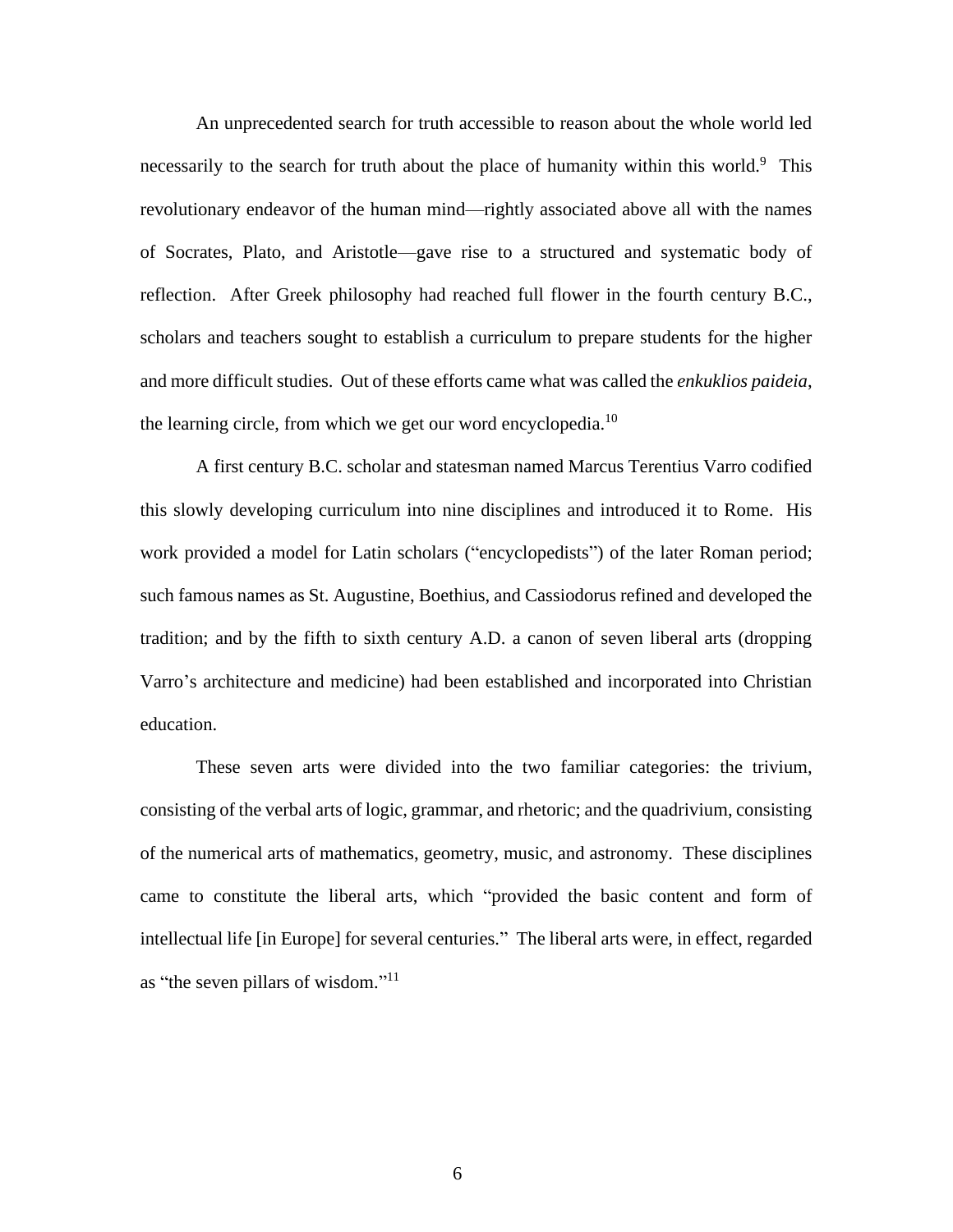#### **The Hierarchy of Disciplines**

How, in this tradition, are the liberal arts related to one another and to education as a whole? The trivium and quadrivium mean literally "the three ways" and "the four ways." These disciplines are, as Thomas Aquinas said, "paths preparing the mind for the other philosophic disciplines."<sup>12</sup> The liberal arts are basic; they are foundations of a full liberal education, which rises from them and reaches beyond them.

There is a distinctive mode of reasoning appropriate to the different disciplines. As Aristotle noted, an educated person does "not require precision in all pursuits alike, but in each field precision varies with the matter under discussion."<sup>13</sup> The carpenter and the geometer investigate the right angle in different ways. One should not demand mathematical precision of a statesman defending the cause of justice; nor should one accept enthymemes from a mathematician demonstrating the Pythagorean theorem. Yet both mathematical and moral or political discourse reveal elements of the truth about the world in which we live.

There is an inherent hierarchy within the liberal arts themselves and in the whole educational edifice of which they are the foundation. According to the tradition, a student should first acquire a facility with language (*logos*, which means both speech and reason) because this discipline is necessary for all other studies (for the liberal arts, as elsewhere, "in the beginning is the word"). Youth is also traditionally held to be capable of acquiring the art of mathematics, because it is abstract, whereas certain other disciplines require experience to be understood. The practical disciplines of ethics and politics, for example, depend upon the accumulation of experience and, most important, the development of the capacity to subject one's passions and appetites to reason.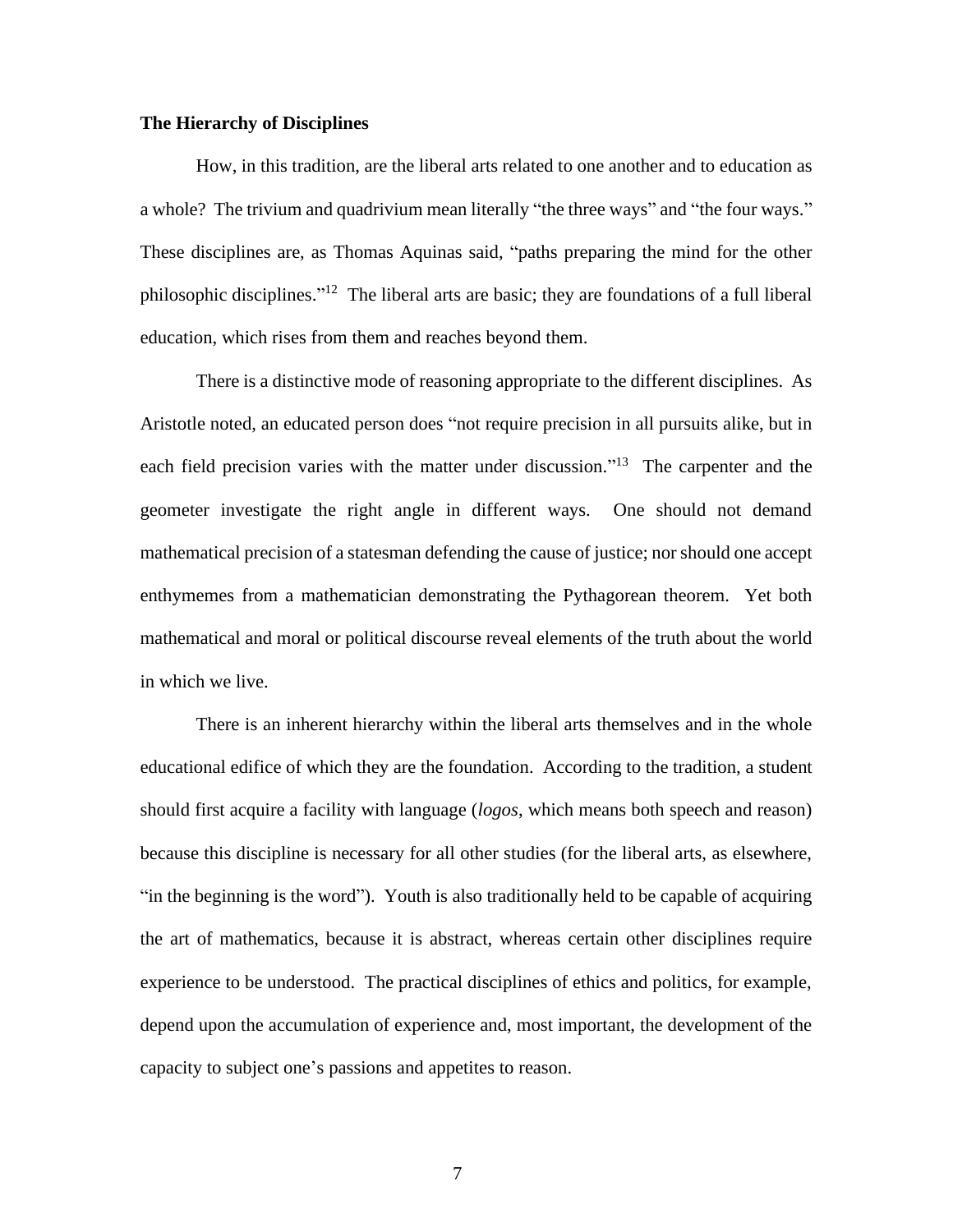Last comes the most difficult and the highest study, the study of first causes. For the pagan Greeks and Romans, this study culminated in metaphysics. With the assimilation of the pagan tradition to Christianity, the highest study became, of course, theology, the divine science. And the liberal arts were throughout Christendom, from the time of Augustine to the time of Aquinas and well after, understood as the necessary preparation for the lofty and rigorous discipline of understanding in its fullness " . . . the truth [that] shall make you free" (John 8:32).

## **The Unifying Principle**

Within the historical development of the liberal arts themselves, the question is continuously raised of the meaning, purpose, and unifying principle of the liberal arts. For some two thousand years, the nature of this question and this principle remains in a decisive respect the same. In the sixteenth and seventeenth centuries, a radical reorientation or disorientation occurs, a revolution in thought marking a departure from the previous two millennia and inaugurating the modern era. It is impossible to understand the significance of this modern revolution, however, without understanding fully the still living—if battlescarred—tradition it was intended to replace.

In this tradition, the liberal arts, the *artes liberales*, are literally arts of freedom. Traditionally this meant, among other things, the arts of free men as opposed to slaves. A slave is one who is subjected to the will of another, who is a mere tool or instrument of alien purposes and cannot choose purposes for himself. People are subjected to slavery by conquest. To prevent such conquest, to preserve that freedom which is a condition for the exercise of the liberal arts, requires other arts, arts of necessity, most notably the art of war.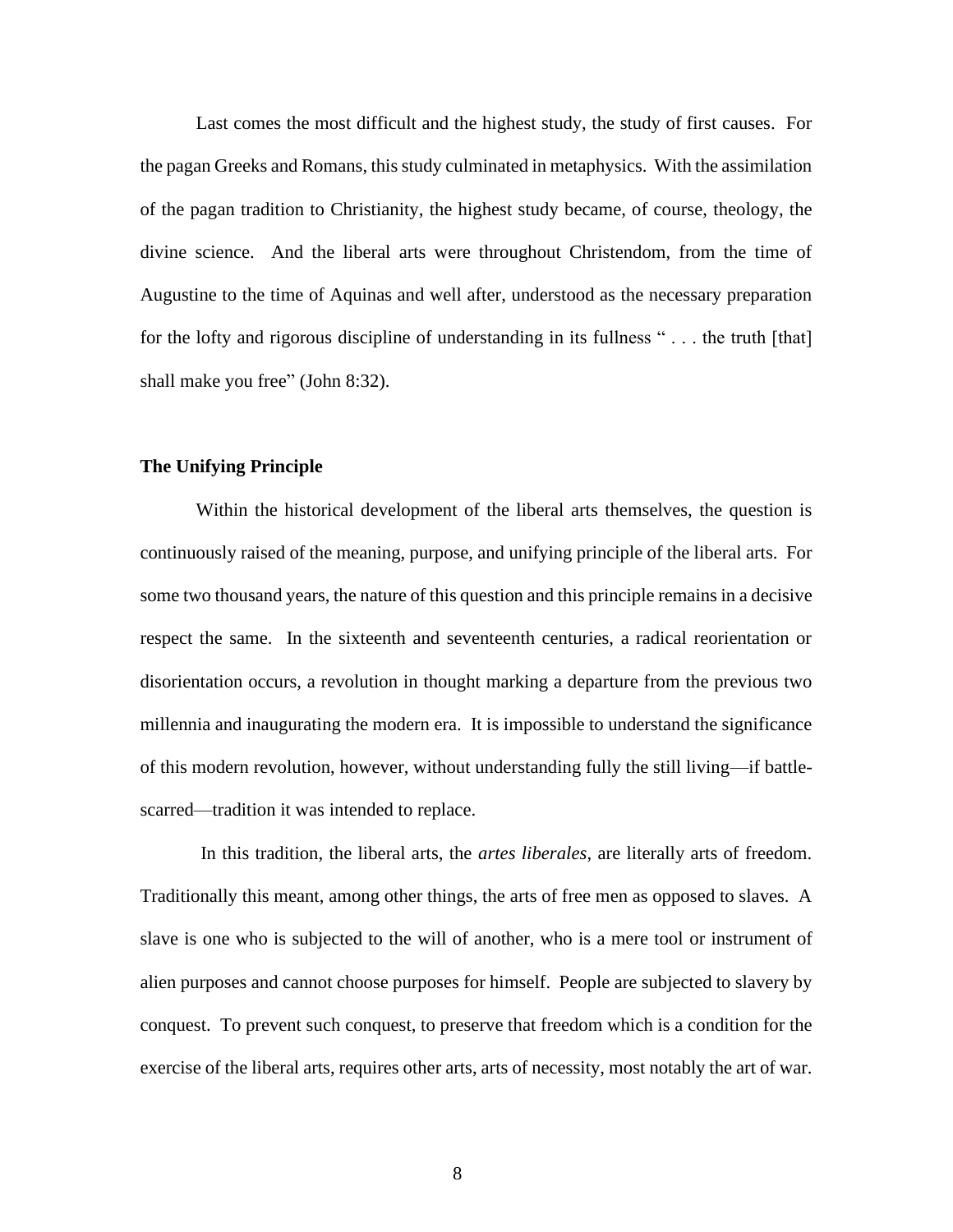Other necessities also encroach upon our freedom and our very survival--the needs for food, shelter, and clothing, for example. Arts are developed to secure the necessary material conditions for existence. Economics (from the Greek *oikonomike*, household management) is the name given to the general art of acquiring such necessary material goods. The successful cultivation of the arts of necessity seems to be a necessary condition for the flourishing of the arts of freedom.

Unlike the compulsory arts of war and economics the liberal arts are not forced upon us by the needs of mere life but are chosen for the sake of a good life. They are arts not for the acquisition or accomplishment of necessary things but for the use of choiceworthy things. They were distinguished traditionally, for this reason, from the manual or mechanical arts as well. That is, they are not merely instrumental arts but arts that are in some respect an end in themselves. They are arts to be exercised, as it were, after the battles are fought and won, and the fields are plowed, and the buying and selling are done. They are, as Aristotle would say, the "leisure" arts.<sup>14</sup> Our students are (perhaps painfully) amused around exam time when we recall to them that our words "school," and "scholar," and "scholarship" are derived from the Greek word "*scholē*," which means leisure—and that "schools" are places where "scholars" learn to make the best use of their "*scholē*."

Our young scholars know only too well that school involves toil, not to say drudgery. Where is the *scholē* for our scholars? Where is the *libertas* for our liberal artists? The idea of the liberal arts involves a tension—inherent in human nature itself—between freedom and ruling purpose. An art is a skill (*techne*). What is done with art is distinguished from what occurs by chance or by nature. Arts do not grow like the grass in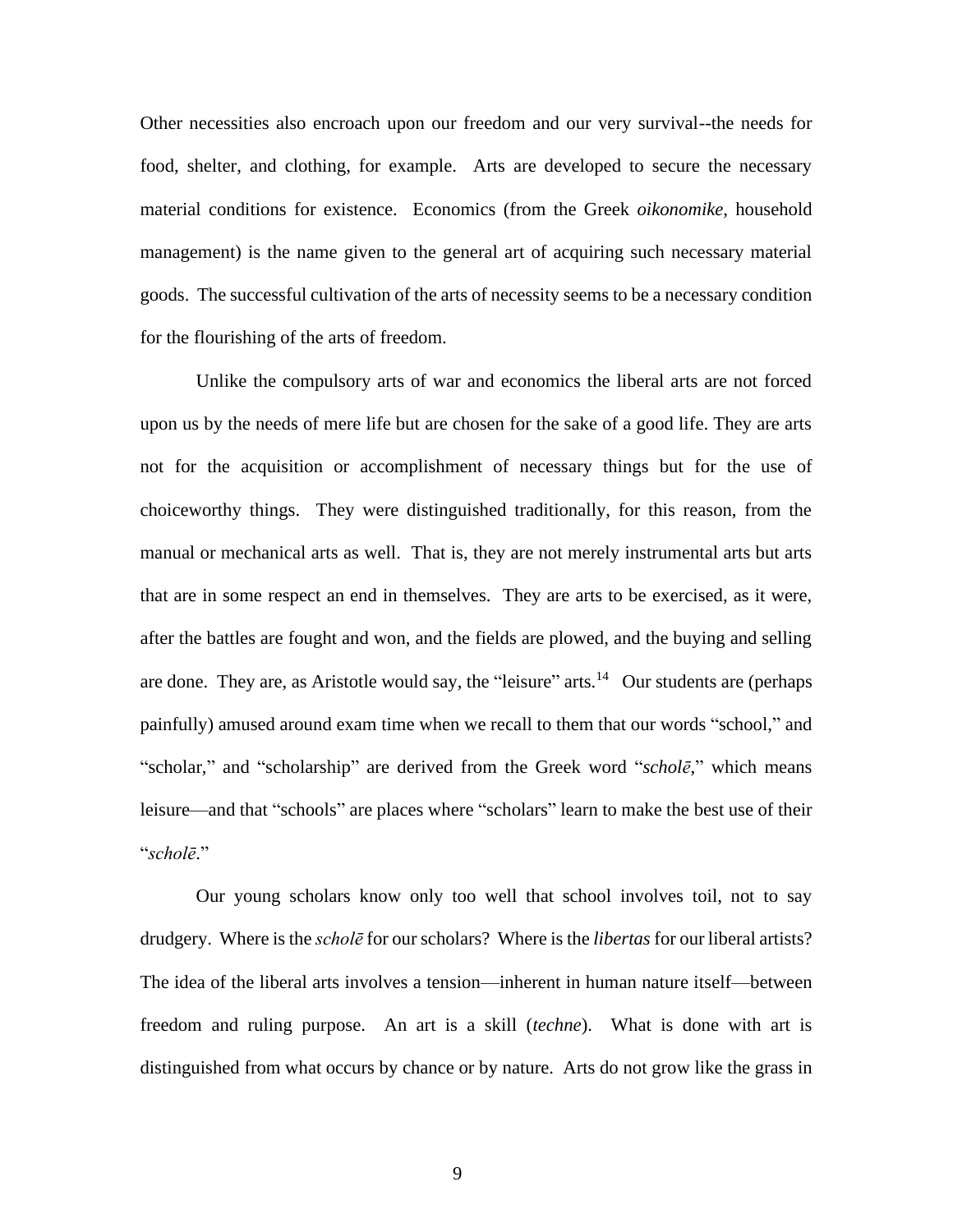the fields. Human purpose, design, and conscious method infuse the arts. Rigor and precision are involved in acquiring and in exercising every art. It is not by chance that the various liberal arts are traditionally called "disciplines." This suggests to us that leisure properly speaking is not mere idleness and that freedom is not random meandering or arbitrary willfulness. The liberal arts are, paradoxically, the leisure disciplines, the disciplines of freedom. They prepare us to deserve, by using well, "the blessings of liberty."

The liberal arts have to do with that element of our being in which our freedom most essentially resides—namely, our mind or soul—as opposed to what is subject to physical compulsion, our bodies. This is why medicine, for example, came to be excluded from the canon. One might say that the first principle or axiom of the liberal arts is—in the words of Thomas Jefferson—that "Almighty God hath created the mind free."<sup>15</sup> And the first task of the liberal arts is to secure the liberation of the mind from those many fetters that can bind it: notably ignorance, prejudice, and the influence of the passions. In and through this essential freedom, the freedom of the mind, our "humanity" is revealed. The integrative principle of the liberal arts is this idea, *humanitas*, which gives us our word for the humanities.

The way in which this unifying idea was expressed for some two thousand years was in the form of a vital question, the central animating question of the liberal arts tradition—asked alike by Greek and Roman classical rationalists, Roman Catholics, Renaissance humanists, and protestant Christians. In the words of the Westminster Larger Catechism, words that would be as familiar and understandable to Aristotle in the fourth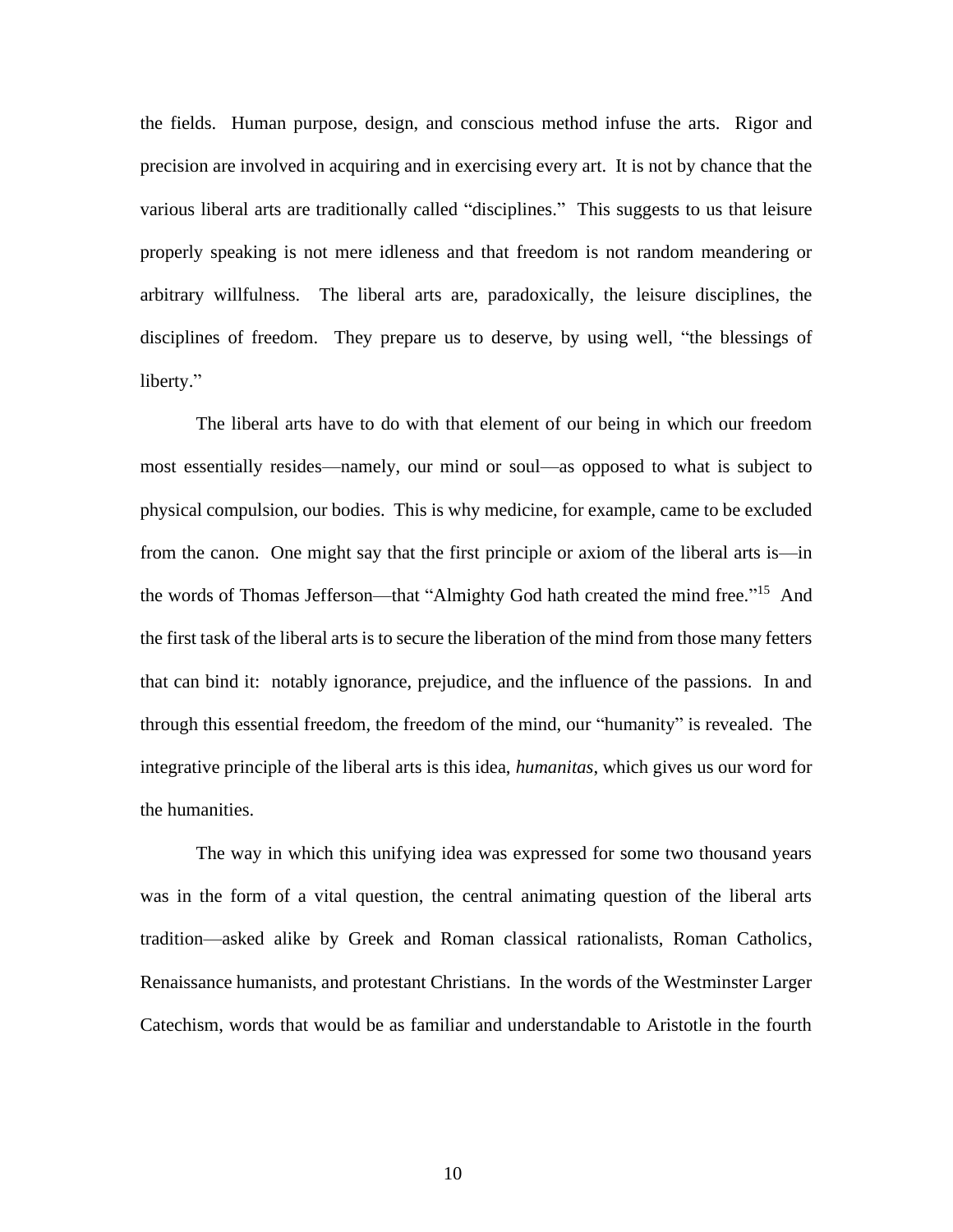century B.C. and Thomas Aquinas in the thirteenth century A.D. as they were to protestant communicants in the seventeenth century: "What is the chief and highest end of man?"<sup>16</sup>

### **The Revolution of Modernity**

Even as late as the seventeenth century, the ancient tradition of the liberal arts was still intact--though certainly under siege. Thomas Hobbes could still write in 1640 that it was Aristotle, "whose opinions are at this day, and in these parts of greater authority than any other human writings."<sup>17</sup> And the idea of Aristotle against which Hobbes and other founders of the modern world would rebel was an idea essentially in harmony with the "divine writings" held in authority by both Roman Catholic and Protestant Christianity, an idea which, in a sense, was the animating idea of Western civilization itself—the idea of the final end or highest good toward which all human endeavor should be directed. As Hobbes wrote,

There is no such finis ultimus, utmost aim, nor summum bonum, greatest good, as is spoken of in the books of the old moral philosophers. . . . Felicity is a continual progress of the desire, from one object to another; the attaining of the former, being still but the way to the latter. . . . So that in the first place, I put for a general inclination of all mankind, a perpetual and restless desire of power after power, that ceaseth only in death.<sup>18</sup>

The rejection of the idea of a final end or highest good as the central concern of life and education marks a decisive break in the two-thousand-year tradition of the liberal arts. With this break, the arts of freedom begin to be replaced by the arts of (mere) necessity. Education oriented to the highest good is replaced by education in the service of the lowest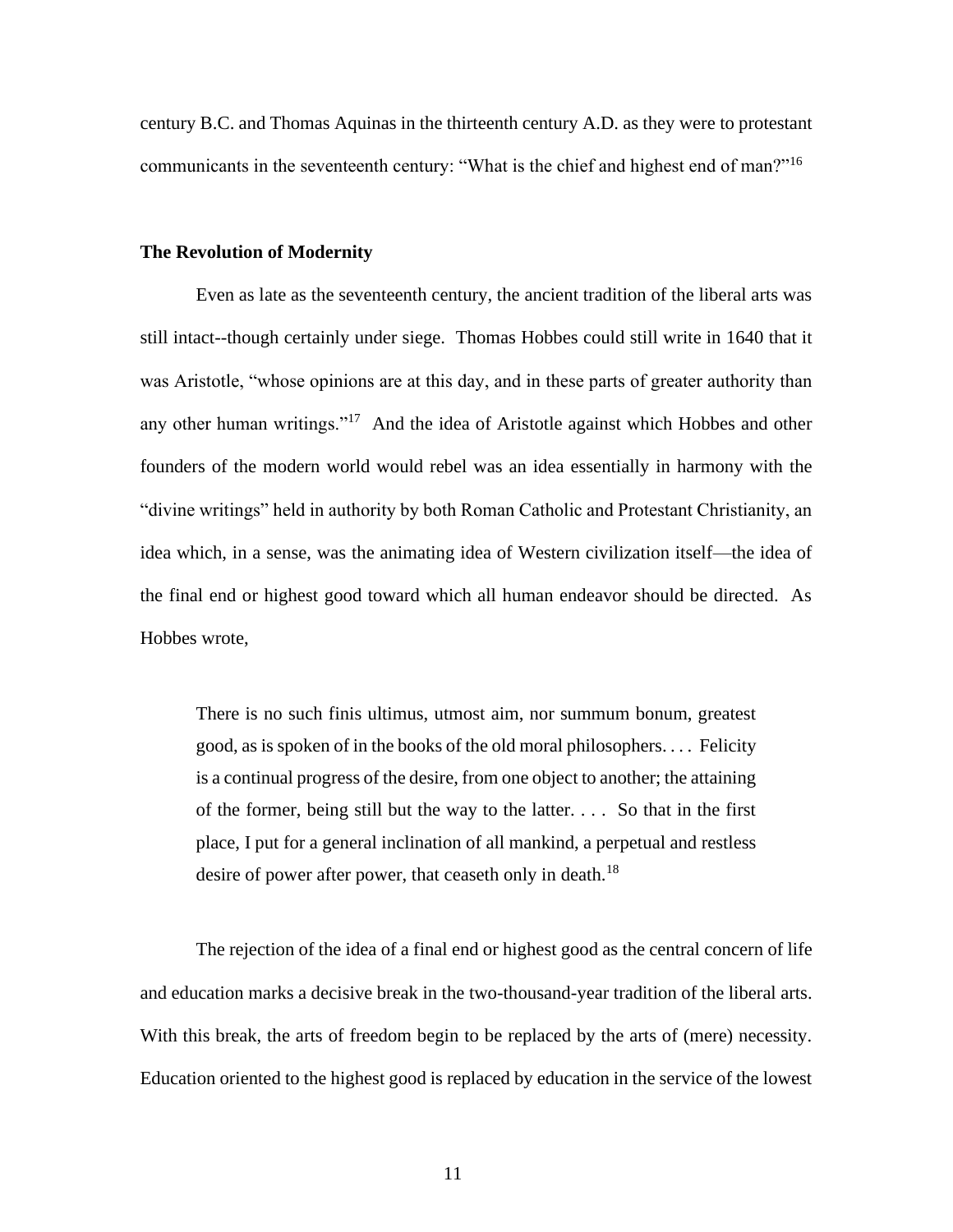common denominator—avoidance of death or preservation of life and physical comfort. Mastery of nature for the relief of man's estate begins to become the governing objective of education. The highest aim of education becomes the aim of a distinctively modern science in which "knowledge and human power are synonymous." The aim is no longer to teach men how to live well; it is to "enlarge the power and empire of mankind in general over the universe."<sup>19</sup>

Modern thought is characterized by a wholesale rejection of the most fundamental premises of both classical learning and revealed religion, and therefore of the liberal arts tradition that to a large degree brought Athens and Jerusalem together in Rome. From the time at least of Thomas Hobbes, our most influential thinkers have in a variety of forms rejected both revelation and reason; they have denied both God and the freedom of the mind with which God had been held to have endowed human beings.

When Friedrich Nietzsche, summing up the state of the modern mind at the end of the nineteenth century, infamously proclaimed and lamented that "God is dead," he understood perfectly well that this alleged death encompassed the idea of humanity which was coeval with civilization itself; and with humanity, of course, must go the humanities or the liberal arts.<sup>20</sup> This nihilism remains, nonetheless, consciously and unconsciously the dominant mode of thought in the teaching of what are still called the liberal arts in American universities. This fact is the source of the most challenging questions for teachers and students of the liberal arts today.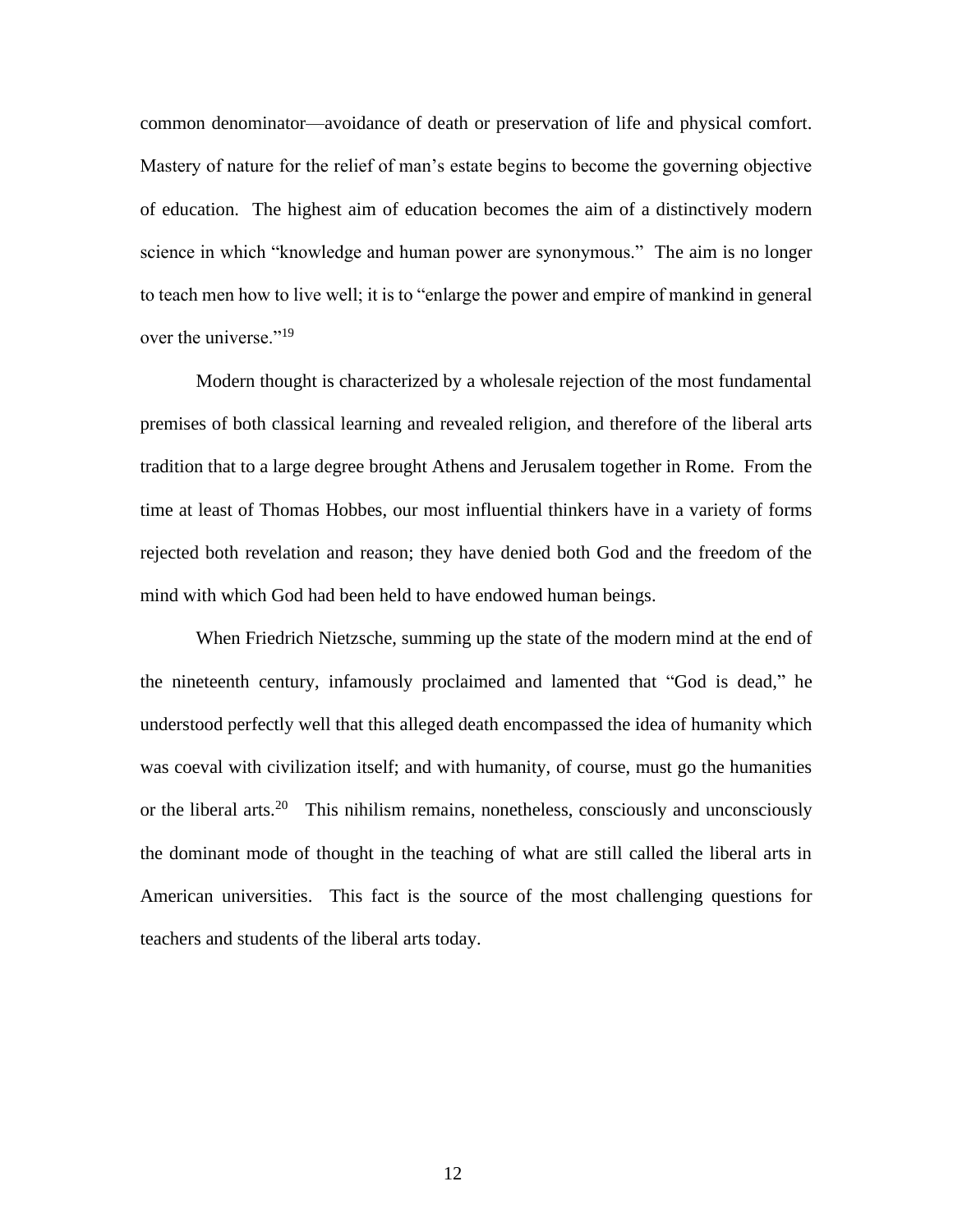### **Conclusion**

The tradition of the liberal arts is, in a decisive respect, the Western Tradition, and the fate of the liberal arts will be inseparable from the fate of the West. The liberal arts came into formal and self-conscious being in the last glow of the political greatness of Athens and Greece. They were systematized as Rome reached and passed the apogee of its ancient pagan greatness. They were transformed by the centuries-long cultural and political spread of Christianity and again transformed by the rise to ascendancy of modern natural science. In the late twentieth century they patiently endured deconstruction in the service of the dogmas of a postmodernism that is now passé. There has always been—as there continues to be—lively disagreement about how the various disciplines are related to one another and, indeed, which are essential and why. This disagreement ascends to the greatest height of controversy: to disagreement about the most urgent question--the question of the highest good, the question of the end or purpose of human existence. It is because of the seriousness of this question that the meaning of the liberal arts and liberal education has been and will continue to be so fervently disputed. We need not feel an undue sense of crisis if we find ourselves, on this small "bank and shoal of time," compelled again to ask basic if not simple questions. Is it not precisely our crisis that we have learned to ignore them?

<sup>1</sup> This essay is adapted from a chapter in *The Liberal Arts in Higher Education*, edited by Diana Glyer and David Weeks (Lanham, MD: University Press of America, 1998).

<sup>2</sup> Martin Gilbert, *Winston S. Churchill: The Road to Victory*, *1941-1945*, Vol. VII (Boston: Houghton Mifflin Company, 1986), p. 245.

<sup>3</sup> Ibid., 847.

<sup>4</sup> Plato, *The Republic of Plato*, trans. Allan Bloom (Basic Books, 1991), 332d-333e.

<sup>5</sup> Ibid., 505a2, 505d7-8.

<sup>6</sup> Aristotle, *Metaphysics*, first line.

<sup>7</sup> Aristotle, *Nicomachean Ethics*, 1094a1-26; 1177a12-1178a8.

<sup>8</sup> Thomas Aquinas, *Summa Theologica*, Question 94, Second Article , Objection 3 (http://www.knight.org/advent/summa/209402.htm).